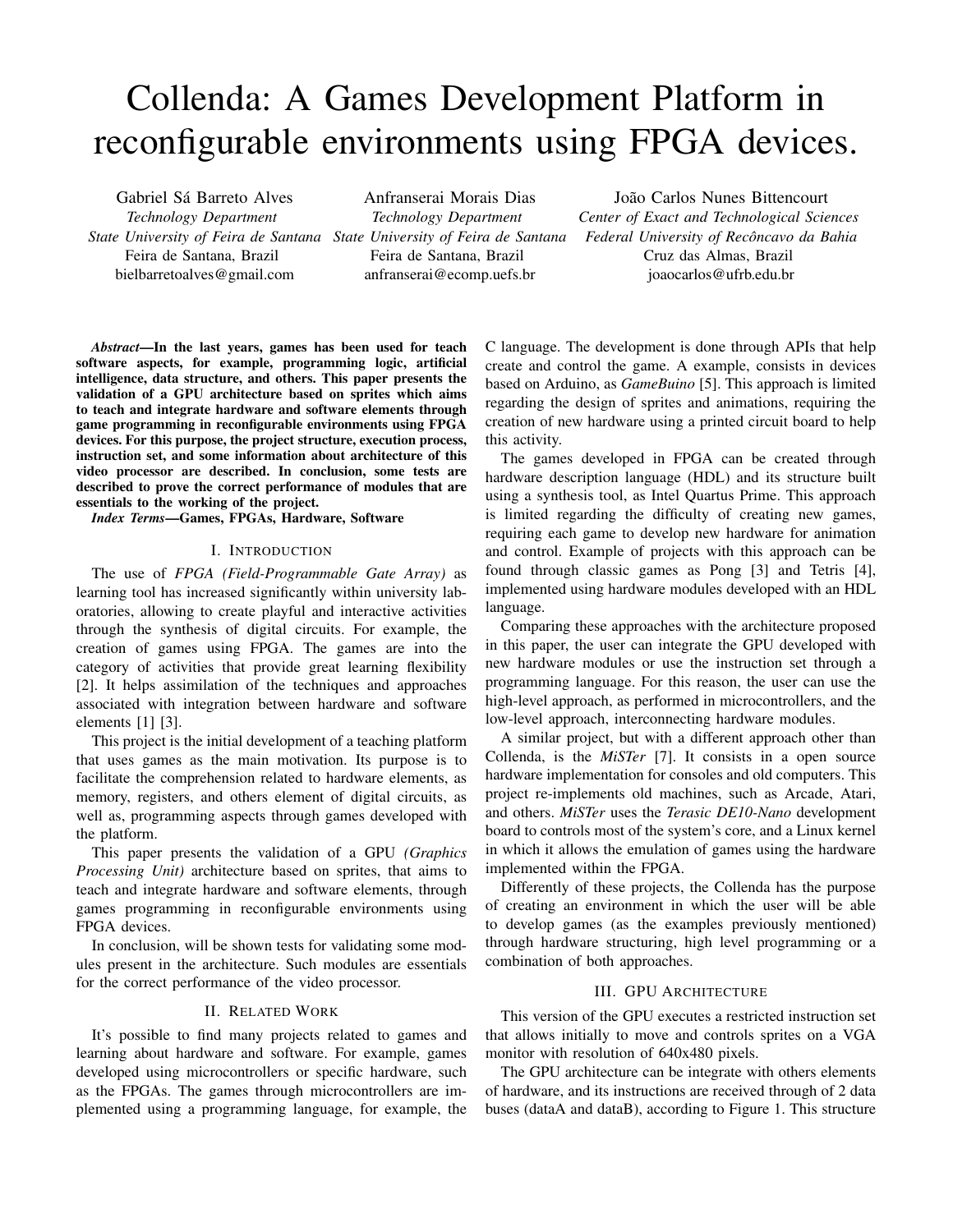is used because the first instruction developed needs more than 32 bits, and as Collenda was designed to be integrated with *Altera Nios II processor*, the same 32-bit structure was adopted. The instruction fields need to be sent at the same time for decoding, for this reason, it was necessary to insert these two input buses. The GPU also has an output bus that consist in the signals to the VGA monitor. Figure 1 shows the current version of the GPU architecture that has been implemented.



Fig. 1. Current Version of GPU's Architecture.

The Control Unit consists of a *State Machine* responsible for managing the reading, decode and execution process of instructions. The Registers are responsible for storing temporary information (coordinates, memory offset, and an activation bit) associated with sprites. These information are used to draw each sprite on the screen. The Drawing Module is responsible for managing the draw pixel process of the sprites and background color on the VGA monitor screen. The VGA Controller manages the monitor signals. This project has used a resolution of 640x480 pixels that is obtained with a clock frequency of 25Mhz. The Sprite Memory stores the bitmap for each sprite. In this version, the Sprite Memory consists in 16.384 words of 9-bits, 3 bits for each RGB component, and its memory positions are filled in synthesis time. Since the sprites size used are 20x20, each sprite will take 400 memory positions. It's possible to store 40 different sprites.

# *A. Instruction Set*

The GPU has the following machine instructions in its current version:

*Define Sprite (DS):* This instruction setups the x and y sprite coordinates. In this instruction, the offset has 9-bits and will be used by the GPU to calculate the initial memory address of the bitmap that contains the colors for each sprite pixel. The instruction has 2 fields of 10-bits that inform the sprite's coordinates on the screen. Also, in this instruction, exists a bit confirming whether the sprite is activated or not, in other words, if it should be drawn at the moment. This bit is marked as *sp[29]* in Figure 2. These information are received through a 32-bit data bus, identified as dataB, in Figure 2. The dataA, carries the instructions operation code (opcode) and the registers addresses, as depicted in Figure 2. The information sent though the dataB input is stored into the Registers, according to the address carried in the instruction.



Fig. 2. Format of the Define Sprite Instruction.

*Writing in the Sprite Memory (WSM):* This instruction store or modify the content present in Sprite Memory, according to the address carried in the instruction. Its possible to change the background color of the screen using this instruction. The operation code (opcode) and the memory address are received through 32-bit input bus, identified as dataA (Figure 3). In the dataB, the R, G, and B signals are the RGB components for each pixel on the screen (Figure 3). The last memory address corresponds to the background colors of the VGA monitor.



Fig. 3. Format of the Memory Written Instruction.

#### *B. Draw Pixel Process*

The draw pixel process is the method used to draw sprites and background on the screen. This step are managed by the Drawing Module. It works together with other modules, such as the Registers for reading data for each sprite, the VGA Controller that informs the current x and y coordinates of the monitor, the active area signal [6], and the Sprite Memory.

The information on a VGA monitor is displayed horizontally, moving in the "forward" direction (left to right and top to bottom), for this reason, the sprites are drawn line by line. Every time the VGA Controller begins the addressable video area (active area) available to draw pixels, the Drawing Module starts its processing.

When a sprite is detected, the specific line of the sprite is drawn according to the current coordinates of the monitor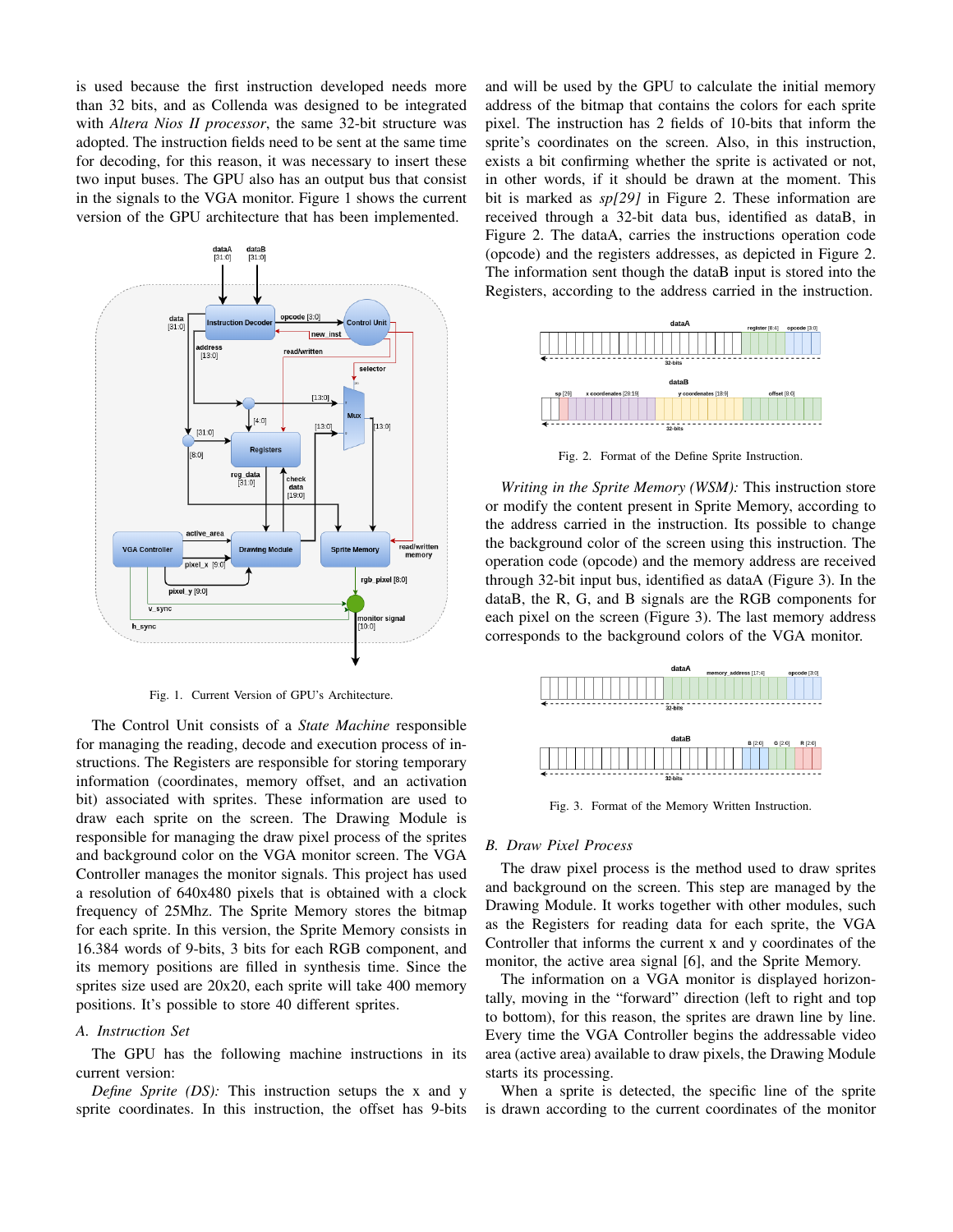and the memory addresses that are calculated through the information stored in Registers. For each pixel, a new memory address is calculated. These addresses are used to access the bitmap of the sprites on the Sprite Memory. To use a sprite, it's necessary to select which one to use and store the sprite's data within the Registers. The Registers has 32 registers of 32-bits to store the information of each one. Figure 4 presents the execution flow of the Drawing Module.

The VGA Controller has two counters. The horizontal to count pixels in each line and another (vertical counter) to count lines in a frame. First, it's verified whether these counters are in the active area according to the signal sent by VGA Controller. When the monitor is in the active area, the current x and y coordinates provided also by this controller are sent for comparison between the coordinates of all sprites that have been stored in the Registers.

This comparison allows you to check whether the current coordinate belongs to a sprite. The result defines whether the sprite must be drawn. Pixels that are outside to a sprite belongs to background.



Fig. 4. Execution flow of the Drawing Module.

#### IV. RESULTS

This section aims to include the tests that were carried out to validate the operation of modules present in GPU's architecture, as the Control Unit, Instruction Decoder and the Drawing Module. The correct operation ensures that GPU works as expected.

## *A. Instruction Decoder:*

The following test aims to validate the Instruction Decoder through the insertion of data in the input buses (*dataA* and *dataB*) and check the answer produced in the output signals after the processing.

For the test, it was used two instructions in the simulation. The first simulates the receipt of an instruction to write in the Sprite Memory, and the second, an instruction to set up information of a sprite. After processing, intends to observe the operation code, address, and content to be store. In Figure 5, the signal lines and buses are counts from top to bottom.

According to Figure 5, it's possible to note that in the first rising edge of the signal *clk en* (line 1) the insertion of data in *dataA* (line 3) and *dataB* (line 4) buses is done. However, before this first edge, there wasn't valid data on the buses and the *new instruction* signal (line 2) was at a high logic level, so that, no instruction is decoded. This ensures a default value on all output buses and nothing will be executed by the GPU.

In the second rising edge of the *clk en* (at 30ns), the first instruction were processed and the output is specified as expected. Line 5, present the opcode value, the line 6 present the address that was received, and the line 7 present the content to be store in the Sprite Memory.

See that, in this new pulse, the *new instruction* signal is placed again in high logic level and default value is generated in the next rising edge.

At 50ns, in the third rising edge, the second instruction is inserted. The *new instruction* signal is disabled allowing for new instructions to be decoded, and the outputs are exposed on the fourth rising edge at 70ns generating the correct output as expected.



Fig. 5. Instruction Decoder Simulation

#### *B. Control Unit:*

This test aims to ensure the state transitions are working as expected so that everything is defined at the correct time. The Control Unit works with a frequency of *f = 100Mhz (T = 10ns)*. In Figure 6, the signal lines and buses are counts from top to bottom.

For the Control Unit validation was specified an inputs sequence that corresponds to its input buses, as shown in Figure 6:

- Line 3 opcode: Identification of the instruction to be executed.
- Line 4 **printtingScreen**: It informs if the screen is being drawing or not.
- Line 5 **doneInst**: Execution status of an instruction.
- Line 6 fifo empty: Status of the instruction queue.

The tests were based on the state transition between the writing instructions in the Sprite Memory and the Registers. The output buses were not considered to minimize the complexity of this analysis.

In Figure 6, from 25ns to 105ns, the execution process of the instructions is carried out. When the *doneInst* signal is